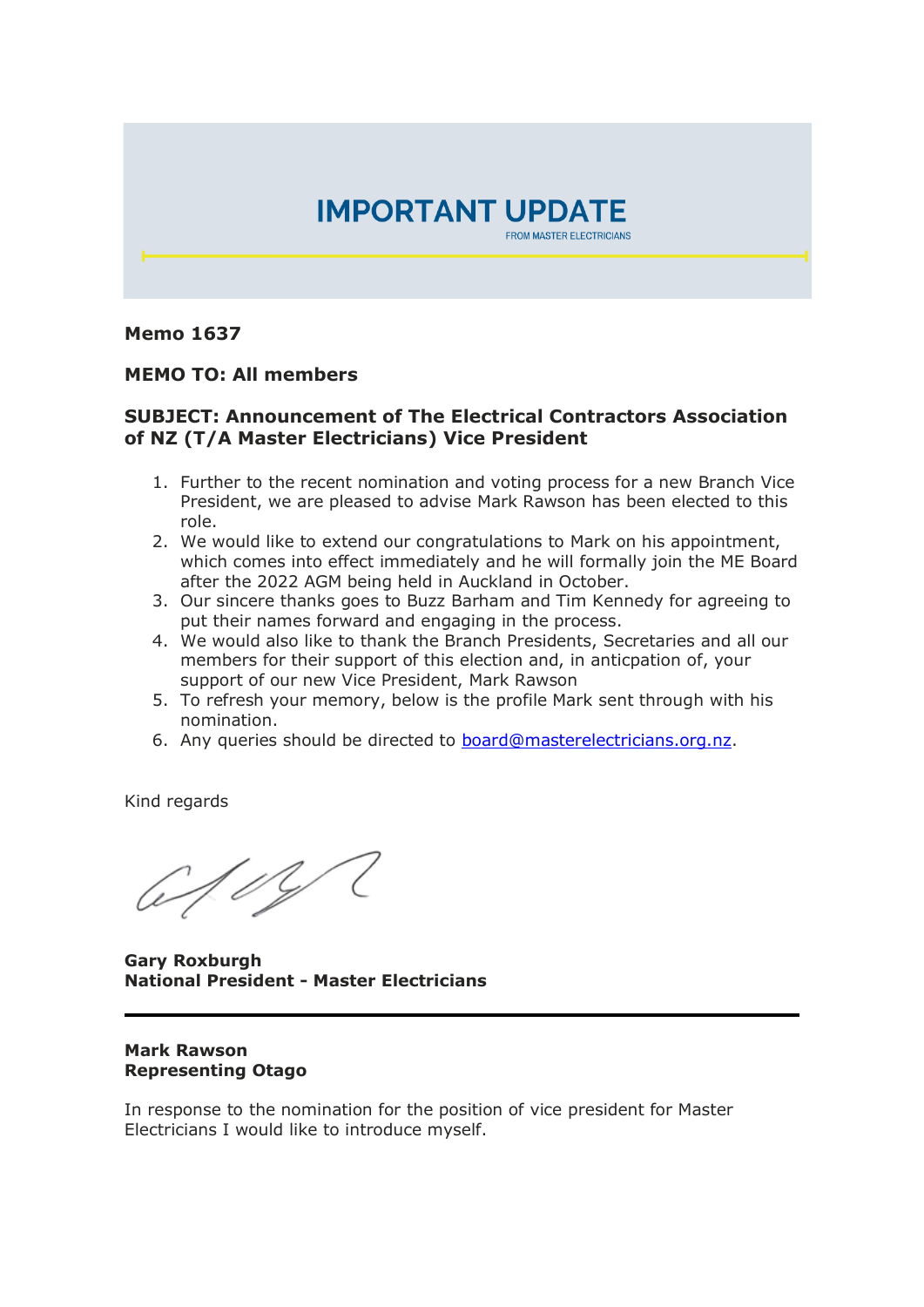My name is Mark Rawson, and I am the co-owner of the Plunket Electrical Group and Managing Director of Plunket Electrical Oamaru.

I have been involved with Plunket Electrical from my early years when this was a company owned by my father and his business partner; however, after starting my apprenticeship in 1992, I felt it was important to create my own pathway and worked at Alpine Energy for seven years dedicated to generating independent relationships and contacts within the industry.

At 22 I moved to America where I spent six months in Texas and from there on to London where I spent a further two years. Here I was the electrical foreman at the Royal Albert Hall electrical upgrade supporting up to 20 staff. These opportunities gave me an in-depth insight to diversity and inclusion and the need for providing the many facets of employer / employee relationships. It was during this time I was also exposed to the pressure of working to timelines and deadlines and although a great learning curve it ignited a passion for people, relationships and rising to the challenge.

People and building relationships are a real passion for me and this begins at home with my family. I have three children ranging from 12 to 20 and with my partners two children added to the mix I am kept busy and entertained.

Over the years I have been a coach and manager for my sons' rugby, scout leader and avid side-line supporter for all the kids in their various endeavours.

Between my business partner and I we support over 50 staff.

The challenges it brings have been accentuated by the trying times we live and work in today. We regularly discuss ways in which we can work positively work through challenges while promoting further opportunities for both our apprentices and qualified staff.

I have been involved with Master Electricians (originally ECANZ) since 2005 and have been a committee member for about 12 years, a decade of which I was the Vice President of the Otago Branch. I was also a representative for three years on the National Presidents Advisory Forum. I enjoy the opportunities to mentor and share experiences with our younger members and support growth for the industry whilst also reflecting on my own practice.

During this time, I attended annual conferences and Otago Branch meetings maintaining a strong active role. In an industry that is constantly evolving and dedicated to creating solid futures for its members I am incredibly humbled to be nominated to take on the Vice President role.

I feel the connections I have made with industry leaders and the groundwork I regularly do with both staff and clients would offer me valuable insight if I was given the opportunity. One of my own biggest mentors has been my father who himself has held the position of Vice President and President and is extremely supportive of my nomination.

Engagement and interaction are very important to me. With networking from Master Electricians Representatives and between members we can all get more out of the organisation as a team. There are a lot of members that I would like to